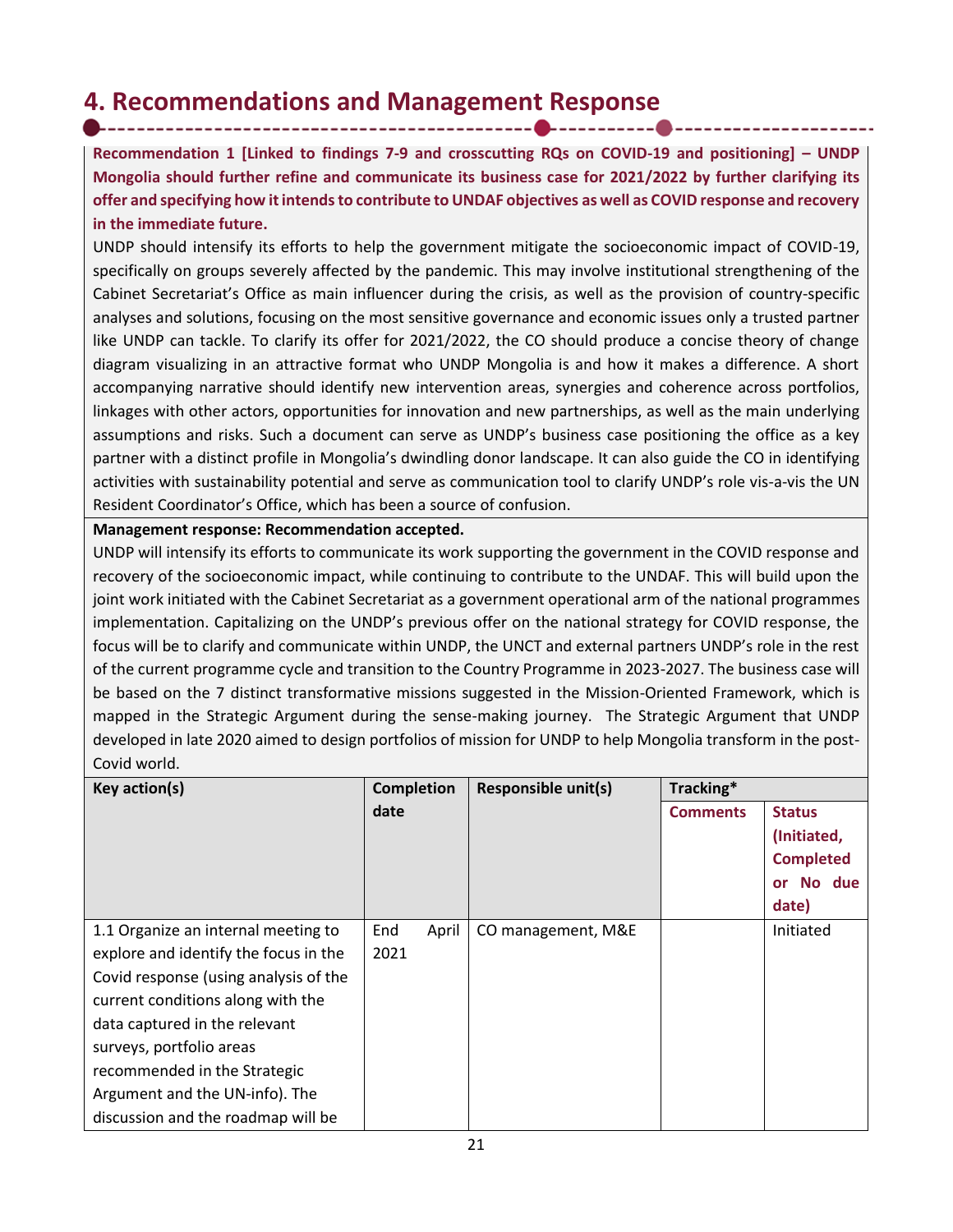| documented to guide the next steps    |         |                          |           |
|---------------------------------------|---------|--------------------------|-----------|
| in 2021/2022 and to transition to the |         |                          |           |
| next programme cycle smoothly.        |         |                          |           |
| 1.2 A concrete design and roadmap     | Q4 2021 | CO Management, M&E       |           |
| for the portfolios will be developed  |         |                          |           |
| based on stakeholder consultations.   |         |                          |           |
| 1.3 Regularly communicate through     | Q4 2022 | <b>CO Communications</b> | Initiated |
| social media, UNDP website, CO        |         |                          |           |
| monthly newsletters, blogs, and       |         |                          |           |
| news releases to UNCT, external       |         |                          |           |
| partners and the public its           |         |                          |           |
| programmatic work and results         |         |                          |           |
| achieved as a contribution to the     |         |                          |           |
| UNDAF, SDGs attainment, and COVID     |         |                          |           |
| response and recovery.                |         |                          |           |

**Recommendation 2 [Linked to findings 3, 4, 10 and 12, RQ 2 and crosscutting RQs on COVID-19 and positioning]: UNDP Mongolia should immediately review its staffing structure and tweak its results framework to ensure it is realigned with recent adjustments and fit for purpose.**

Staffing for programme delivery needs to be reviewed as soon as possible. The office may require additional headcount to implement pipeline projects starting in 2021 which is challenging given a relatively high existing management efficiency ratio. In addition, programme leads need more headspace to engage in innovation, strategic and thought leadership work, including on UNDP's normative position to be conveyed through advocacy and policy advisory (see recommendations 3 and 5). As a preliminary step to act on recommendation 1, the results chain for the vast existing outcome 1 must be reviewed to ascertain that the CO can prove contribution. To ensure that progress can be fully demonstrated by the end of the programme cycle, adjustments to the measurement of results (e.g. tweaking indicators, revising targets, including disaggregation where possible) should be made as soon as possible and in line with the updated theory of change. New programmes (GCF, KOICA, EU) will also need to be reflected adequately in both outcome areas and should not be made to fit under existing headings where contribution lies elsewhere. This will help demonstrate the full extent of the CO's results and position UNDP as the partner of choice on a wide range of issues for the 2023- 2027 period.

**Management response: Recommendation accepted.** 

The CO is reviewing its staffing structure with support from the Bangkok Regional Hub. The review was requested in February 2020 and initiated in November 2020. The TOR evolved adapting to the changing environment. In line with the first recommendation, the CO will review and explore the portfolio designs and tweak/adopt the results framework indicators as interim solution for the rest of the current programme cycle and to transition to the next programme.

| Key action(s) | <b>Completion</b> | Responsible unit(s) | <b>Tracking</b> |                     |
|---------------|-------------------|---------------------|-----------------|---------------------|
|               | date              |                     | <b>Comments</b> | <b>Status</b>       |
|               |                   |                     |                 | (Initiated,         |
|               |                   |                     |                 | Completed           |
|               |                   |                     |                 | No due<br><b>or</b> |
|               |                   |                     |                 | date)               |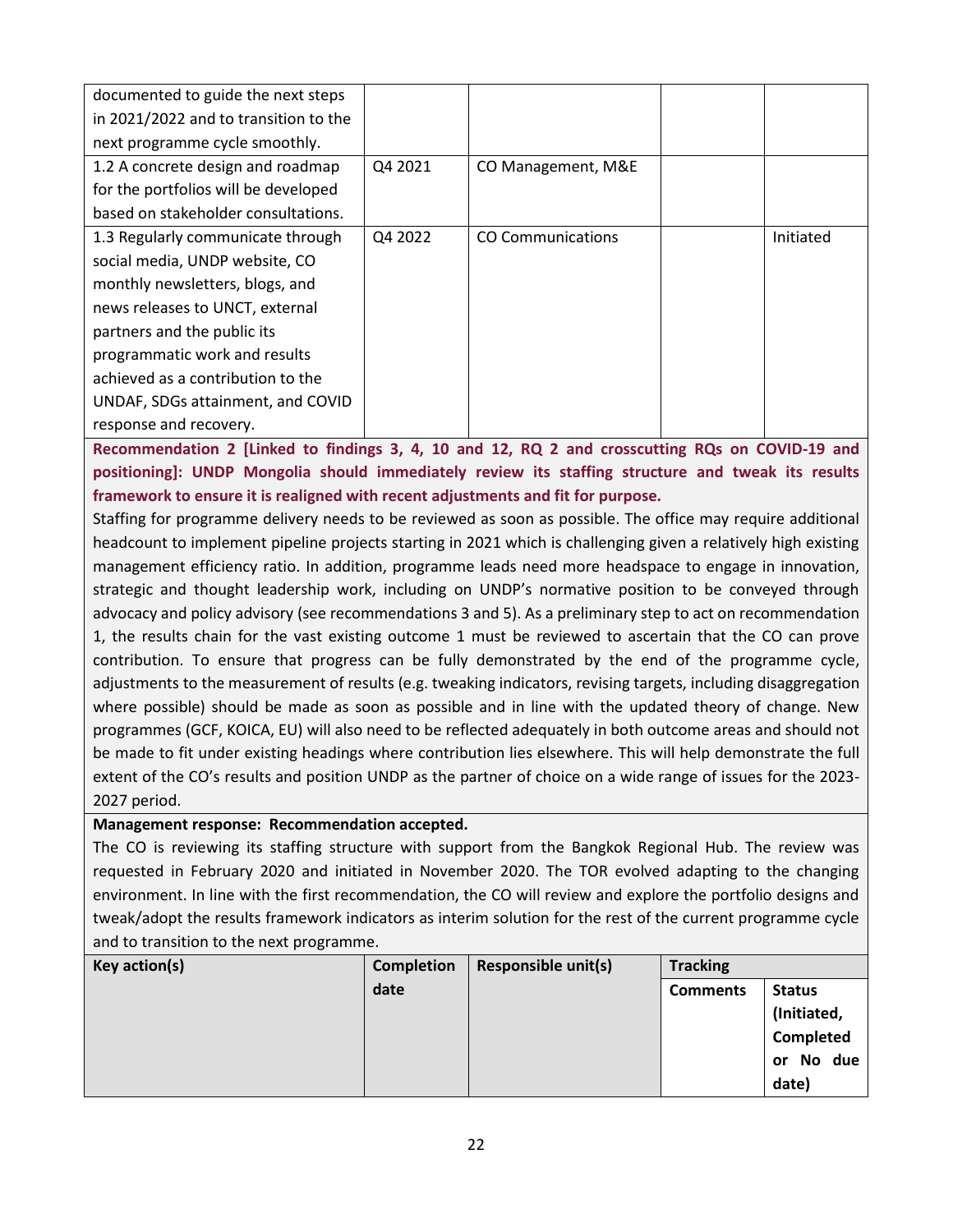| 2.1 Targeted review support on           | <b>End April</b> | BRH and CO        | Initiated |
|------------------------------------------|------------------|-------------------|-----------|
| staffing structure that fits for purpose | 2021             | management        |           |
| developed, with BRH technical advice     |                  |                   |           |
| and support.                             |                  |                   |           |
| 2.2 Internal meeting looking at the      | End June         | CO management and |           |
| indicators and the business case         | 2021             | M&E               |           |
| (combined with the action outlined       |                  |                   |           |
| above under 1.1 above to make            |                  |                   |           |
| adjustments to results framework for     |                  |                   |           |
| alignment with<br>better<br>changing     |                  |                   |           |
| environment.)                            |                  |                   |           |
| 2.3 A roadmap and discussions            | Q4 2021          | CO management and |           |
| outlining/documenting the design of      |                  | M&E               |           |
| the programme approach (portfolios)      |                  |                   |           |
| with an independent insight from         |                  |                   |           |
| consultancy support and will feed into   |                  |                   |           |
| the new CPD theory of change and         |                  |                   |           |
| design (informed by the CCA and new      |                  |                   |           |
| UNSDCF theory of change)                 |                  |                   |           |
|                                          |                  |                   |           |

**Recommendation 3 [Linked to findings 1-9 and 11, and RQ 1] – In the next programme cycle, UNDP Mongolia should further enhance its focus on knowledge brokering, analysis and technical leadership, specifically in the realm of socio-economic analysis.**

An emphasis on 'upstream' work is expected from UNDP in middle-income countries. Delinking from the UN coordination role has freed space for UNDP Mongolia to focus on its key strengths and take on a more substantive leadership role, as demonstrated in the socio-economic response to COVID-19. In its 2023-2027 CPD, UNDP needs to position itself clearly as a thought leader and promote its added value in policy advisory and knowledge brokering across the UN system and beyond. UNDP has the necessary clout to lead transformative, green and gender-responsive change in Mongolia and must now take decisive steps to model a whole-of-society approach engaging broadly beyond the government. Programme area leads need to adapt and operationalise the latest corporate guidance for the context of Mongolia, build on recently initiated socioeconomic and poverty analysis, and invest in demonstration projects to ensure proof of concept by collaborating with the upcoming A-Lab. The office is well positioned for analytical work in some of the programmatic areas that were left aside in 2017-2022 such as skills/employment and youth and could consider re-engaging more strongly, if a consolidated portfolio allows. International and national partners are available to collaborate, including the National Statistical Office, ILO, UNFPA and various civil society platforms (see recommendation 5).

## **Management response: Recommendations accepted.**

UNDP will use its strength and substantive leadership role that was demonstrated in the socio-economic response to COVID-19 and position itself as a thought leader and knowledge broker. Capitalizing on its partnership with IFIs and other partners on analytical works, UNDP continue to focus on the socio-economic analysis to capture multiple-angles with a whole-of-society approach.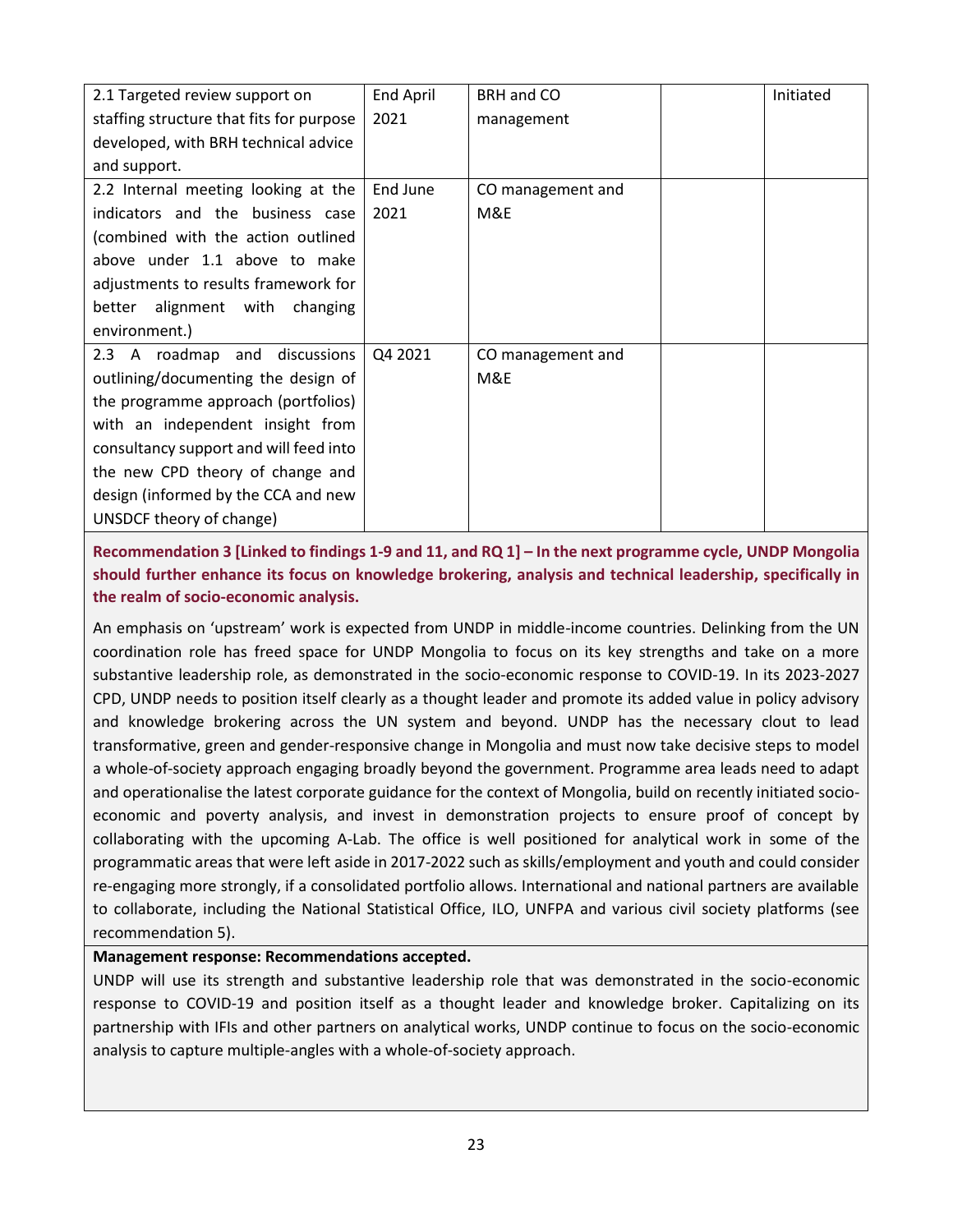| Key action(s)                           | <b>Completion</b> | Responsible unit(s)     | <b>Tracking</b> |                  |
|-----------------------------------------|-------------------|-------------------------|-----------------|------------------|
|                                         | date              |                         | <b>Comments</b> | <b>Status</b>    |
|                                         |                   |                         |                 | (Initiated,      |
|                                         |                   |                         |                 | <b>Completed</b> |
|                                         |                   |                         |                 | or No due        |
|                                         |                   |                         |                 | date)            |
| 3.1 Hiring of an International          | End May,          | BRH, CO Management      |                 | Initiated        |
| economist at the P4 level with in-      | 2021              |                         |                 |                  |
| depth expertise to bring an expertise   |                   |                         |                 |                  |
| to the programme and elevate the        |                   |                         |                 |                  |
| socio-economic work, particularly       |                   |                         |                 |                  |
| related to COVID-19 recovery, also as   |                   |                         |                 |                  |
| a contribution to the development of    |                   |                         |                 |                  |
| the next CPD                            |                   |                         |                 |                  |
| 3.2 Leveraging the CCA, the             | End April,        | CO Management, M&E      |                 |                  |
| programme environment and design        | 2021              |                         |                 |                  |
| will be explored through internal       |                   |                         |                 |                  |
| consultations/dialogue (combined        |                   |                         |                 |                  |
| with actions 1.1 and 2.2)               |                   |                         |                 |                  |
| 3.3 A-lab roadmap and the frontier      | End May,          | CO Management, A lab    |                 | Initiated        |
| challenges further elaborated           | 2021              |                         |                 |                  |
| 3.4 Discussions initiated and           | <b>End 2021</b>   | CO Management,          |                 | Initiated        |
| meetings organised with IFIs            |                   | International economist |                 |                  |
| (quarterly/bi-annual basis) to explore  |                   |                         |                 |                  |
| ideas and collaboration opportunities   |                   |                         |                 |                  |
| for further analytic work. This will be |                   |                         |                 |                  |
| building up on the earlier successful   |                   |                         |                 |                  |
| collaborations, e.g. with the ADB on    |                   |                         |                 |                  |
| SDG budgeting, and knowledge            |                   |                         |                 |                  |
| products, such as the Study on Covid-   |                   |                         |                 |                  |
| 19 Impact on Women and Girls in         |                   |                         |                 |                  |
| Mongolia.                               |                   |                         |                 |                  |

**Recommendation 4 [Linked to findings 1-6 and 11, and RQ 1] – Programmatically, UNDP Mongolia should add depth to its governance programme and consolidate its portfolio on the environment-poverty nexus. There are significant opportunities to push for a "green recovery" from COVID-19 that UNDP could capitalize on.** 

UNDP Mongolia must make some tough choices regarding its highly fragmented portfolio on sustainable development, streamlining it and perhaps emphasizing some new areas going forward (see recommendation 3). A particular promising area to bundle some existing work and partnerships is "green recovery" from COVID-19 where significant national and donor interest is noted. Such a focus would need to be operationalized further but could build on various assets in the office (history of engagement around climate and environmental issues; incoming GCF funding; etc.). In the governance area, UNDP's portfolio could be more ambitious and normatively based, to include a strong focus on anti-corruption, gender and human rights. Emphasis on citizens' voice needs to be reinstated as a core area of what UNDP does, believes in and stands for. Development financing is an additional growth area where UNDP's expertise is sought and valued. Mongolia CO is beginning to make a name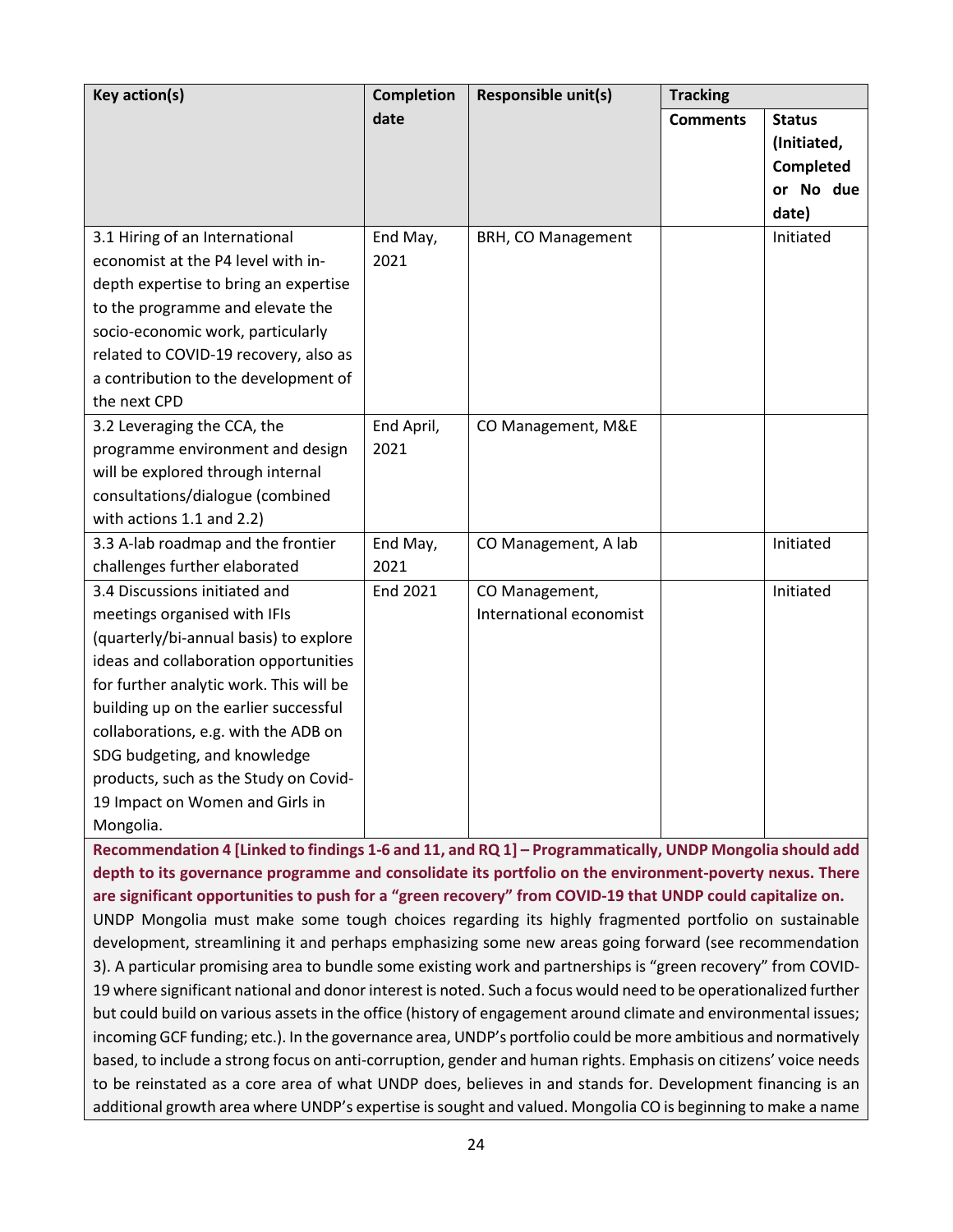for itself as a lab for experimentation in this area. This should be continued and knowledge, including of failed pilots and experiments, should be documented and shared widely across the region and globally.

## **Management response: Recommendation partially accepted.**

With regard to adding depth to the governance programme, while efforts are being made by the CO to enhance and add-depth to the governance portfolio, it is still challenging to raise funding for governance work.

The Country Office has an annual allocation of \$ 350,000 under TRAC funding, the majority of which during the cycle has been allocated under the governance portfolio.

While the Country Office relies heavily on vertical funds and traditional donors, there are ongoing efforts to engage with non-traditional partners including from the private sector and IFIs, to expand the governance portfolio. The A-lab in Mongolia CO for example is working on digitalization for public service delivery, an area where private sector and possibly IFIs may be leveraged.

The CO will continue its work on "green recovery" and several initiatives are being launched in 2021 in this area.

| Key action(s)                                                                                                                                                                                                                                                                                                                                                                                                                  | <b>Completion</b> | <b>Responsible unit(s)</b>              | <b>Tracking</b> |                                                                                  |
|--------------------------------------------------------------------------------------------------------------------------------------------------------------------------------------------------------------------------------------------------------------------------------------------------------------------------------------------------------------------------------------------------------------------------------|-------------------|-----------------------------------------|-----------------|----------------------------------------------------------------------------------|
|                                                                                                                                                                                                                                                                                                                                                                                                                                | date              |                                         | <b>Comments</b> | <b>Status</b><br>(Initiated,<br><b>Completed</b><br>No due<br><b>or</b><br>date) |
| 4.1 Further strengthen its existing<br>actions and concerted efforts on the<br>green recovery (including enhancing<br>livelihoods options, pilot initiative to<br>introduce goat milk as a new<br>livelihood option especially for<br>women, address challenges faced by<br>the cashmere sector due to COVID<br>through the cashmere platform,<br>rollout new initiative on sustainable<br>tourism, and debt for nature swap.) | End 2022          | CO management,<br>Environment portfolio |                 | Initiated                                                                        |
| 4.2 Explore further on ideas and<br>issues with National Human Rights<br><b>Commission and the National Gender</b><br>Equality Commission to step up its<br>existing partnership and work.                                                                                                                                                                                                                                     | End 2021          | CO management,<br>Governance portfolio  |                 | Initiated                                                                        |

**Recommendation 5 [Linked to findings 5-7 and 9, RQ 2 and crosscutting RQs on positioning] – UNDP Mongolia should branch out its partnerships, with particular focus on civil society.**

Being a thought leader and knowledge broker includes broad engagement and consultation, moving beyond servicing the government of Mongolia, and promoting multidisciplinary solutions. Conducting a comprehensive landscape analysis of development partners and resources to 'build forward better' could provide entry points. Such a piece could build on the work of this review and its by-products such as the 'formative analysis'. Partnership with civil society, or indeed, strengthening civil society per se in its role to hold government accountable and to accelerate the achievement of the SDGs should be a key focus of UNDP's work in Mongolia. This implies support beyond grant management to include areas such as improvement of legal frameworks for